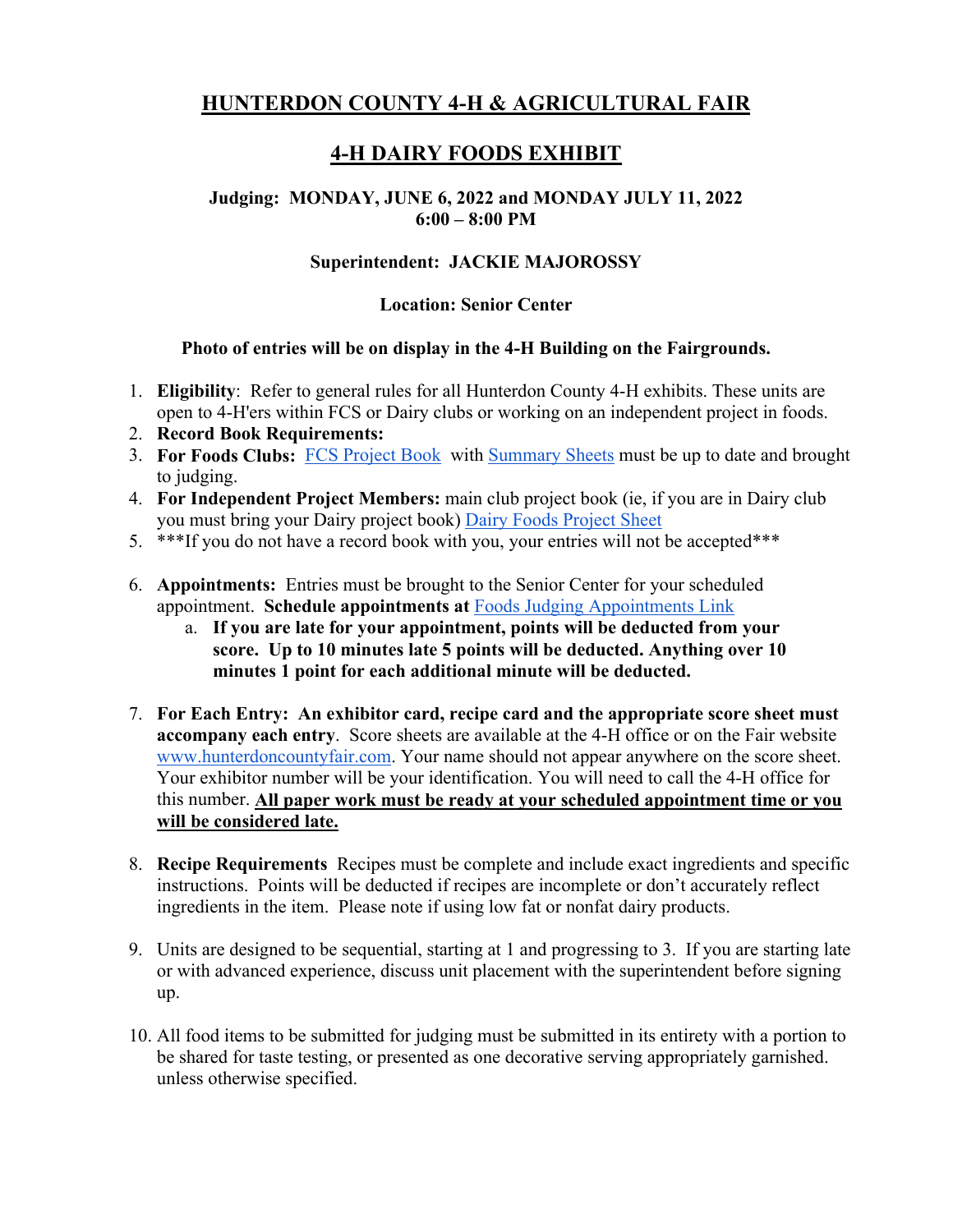- 11. Exhibitors may enter on both judging dates.You may enter part of a Unit in both June and July judging or all at once.
- 12. Members may enter all classes within one unit. Members can only enter one item per class.
- 13. **Packaged mixes may not be used in any portion of the recipe. (All pie crusts must be homemade, NO** *powdered dressing mixes***.)**
- 14. Any member entering Class 2 (Milk/Yogurt Drinks) may bring a blender or shaker to make or re-shake drink before judging.
- 15. Brand names should be covered up if used in posters, dairy foods tray, decorated milk cartons, dioramas, or other exhibits.
- 16. Recipes can only be used once over the exhibitor's Dairy Food career.
- 17. Exhibitors must prepare entries on their own.
- 18. Each entry will receive an overall rating of excellent, very good, good and fair. Overall awards will be presented the night of the judging. Unit awards will be presented at the FCS Awards event. Exhibitors must enter a minimum of **5 classes** and receive **3 excellent ratings**  to earn the Unit award.
- 19. Overall awards of Best of Show, Excellent, Very Good, and Good will be awarded the evening of the judging. These awards will encompass all food divisions. Participants are encouraged to stay until the end of judging to view the final awards.
- 20. All entries must be taken home from judging. Recipe cards and posters will be exhibited all week at the Fair.
- 21. All exhibitors must sign up for a work shift in the 4-H Building during fair week. **Call the 4-H office to sign up for a time after June 1st**

**All fair exhibits must remain on display until the end of the fair on Sunday, August 23rd. 4-H exhibitors can pick up their items on display after 5:30 p.m. on Sunday, August 23rd. The 4- H office, the fair, and the superintendents are not responsible for fair exhibits not picked up after 6:00 p.m. Please make arrangements with a family member or friend to pick up your items if you cannot pick them up yourself.**

**Awards: 4-H members will receive a participation certificate for entries in this project. Division awards will also be presented at FCS Awards ceremony TBD**